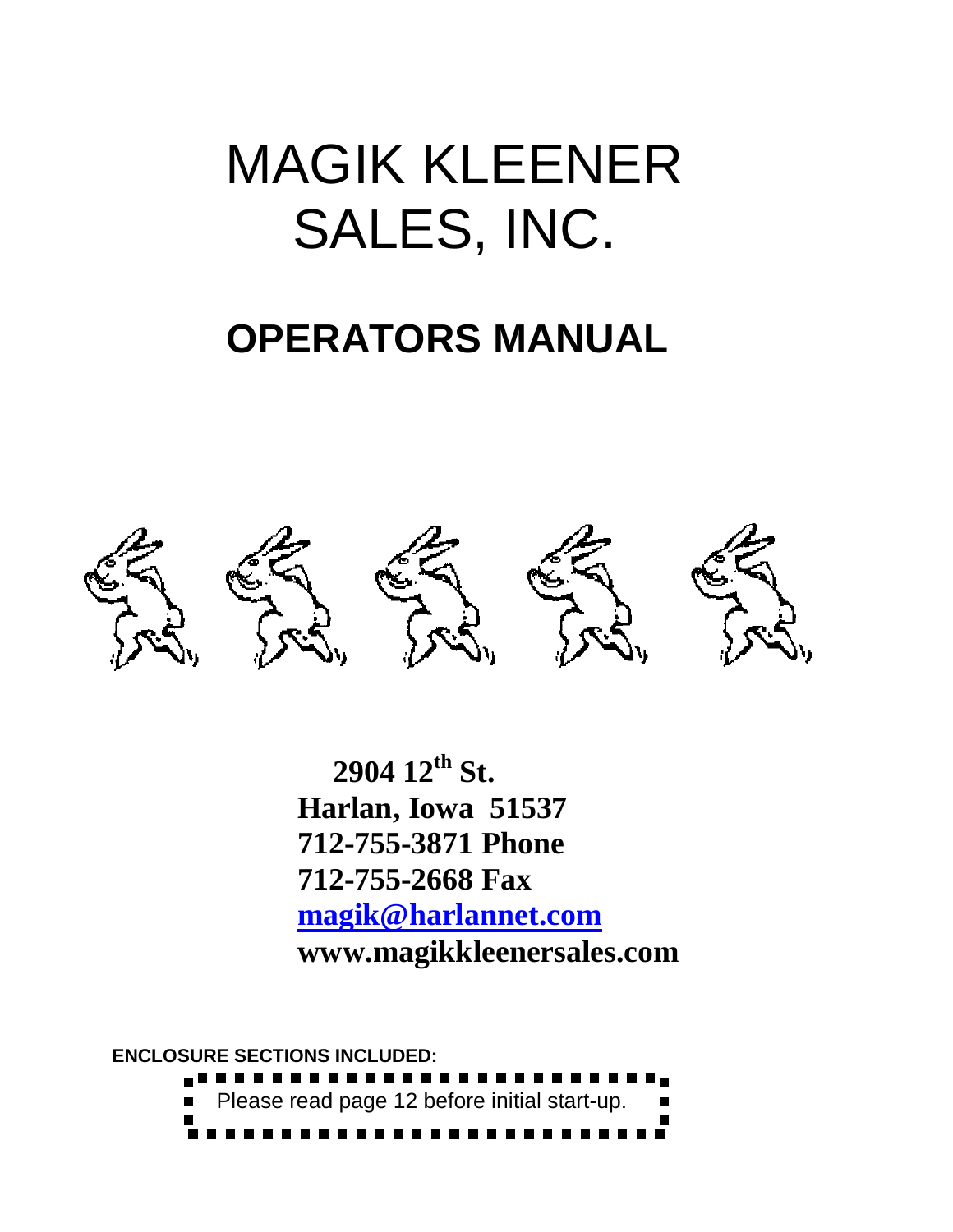#### PAGE

- 2. GENERAL DESCRIPTION
- 4. MATERIALS WITH WHICH THE PRODUCT MAY BE USED
- 5. USE APPLICATIONS
- 6. ADVANTAGES OF THE MAGIK KLEENER AND DRAWING
- 7. DIAGRAM
- 8. OPERATIONAL DESCRIPTION
- 12. INITIAL START-UP
- 13. SCREEN SELECTION
- 14. SCREEN CHART
- 15. GENERAL MAINTENANCE
- 15. YEAR END
- 16. LIMITED WARRANTY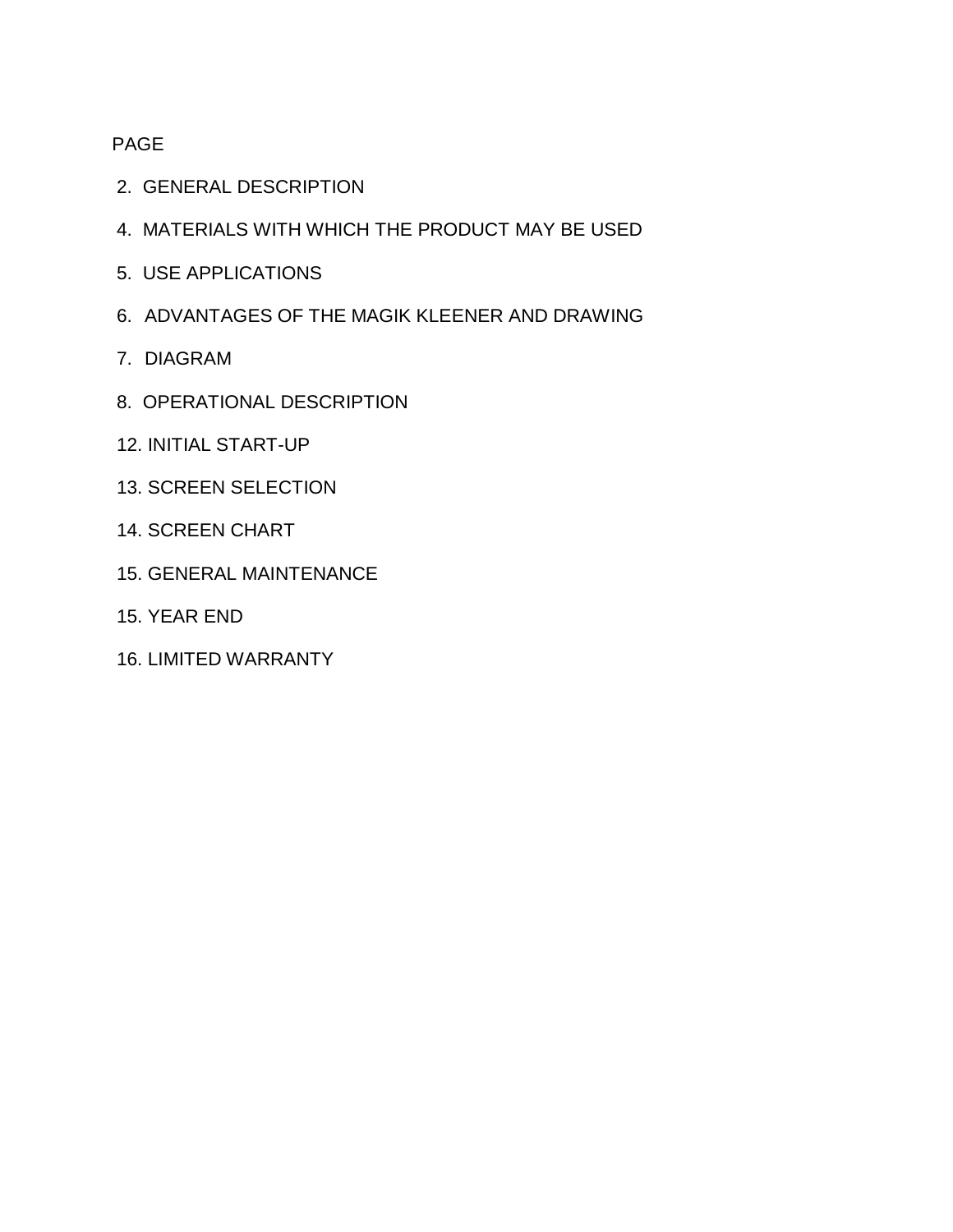#### **GENERAL DESCRIPTION**

- 1. This Kleener is designed for total gravity flow operation, with multiple grain reversing for agitation.
- 2. Through the years of testing we have discovered the agitation of grain greatly enhances the efficiency of the screening process. The design of this machine makes this action happen without outside power requirements. Cleaning success rates have attained a 94% removal of available foreign material (F.M.) This is dependent on the product cleaned and the separation of any other grain contamination to be removed.
- 3. The increased efficiency of this product helps keep the initial cost of construction down. As the physical size and amount of construction materials are greatly reduced in comparison to other cleaners currently on the open market.
- 4. Magik Kleeners have a built in flow regulator to regulate the material flow through the unit. This is included as a convenience to the costumer and to protect the unit from any unnecessary abuse.
- 5. The construction and design offer a natural means of product by-pass for blending and control of foreign material removed from the product being cleaned. (Overflow By-Pass Optional) The over-flow type by-pass is designed primarily as a safety device to prevent associated equipment damage would any foreign objects enter the top of the Kleener and obstruct its flow. The by-pass would prevent plugging damage.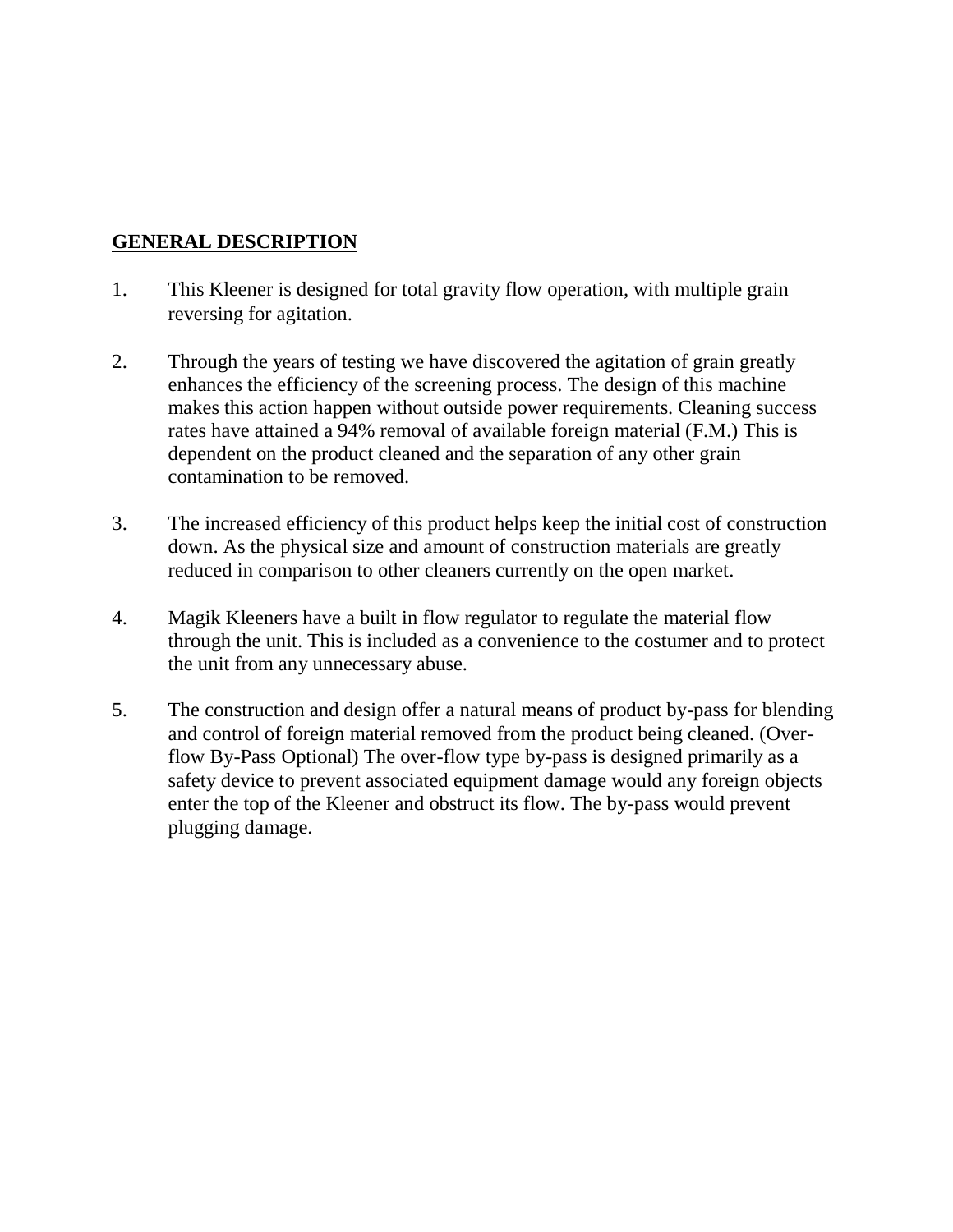- 6. The screens in the Kleener are of high carbon construction and woven to maximize life expectancy. These screens are not bolted into place but are allowed to float in place to aid in keeping themselves clean. The material causes the screen material to resonate this action. Product movement coupled with the floating and resonating screen are the main ingredients in the success of this product.
- 7. The design also allows for minimum amount of labor to maintain the unit. Maintenance is minimal due to the fact there are no moving parts. Also one person can change the screens in less than one-half the time required to change screens with two persons in a conventional screening unit.
- 8. Magik Kleeners has for the convenience of the purchaser a total access door to aid in inspection, service or change of screens. This door allows for this work to be done from one location.
- 9. The compact size allows for installation of this unit where other units could never fit. It's size in some cases would allow installation by fastening to leg trunking.
- 10. The largest design single unit is 20,000 BPH with the intention of using increased capacities as multiple unit design. Considering this action of single to multiple unit fit, capacities can range from farm use to large industrial uses depending on application.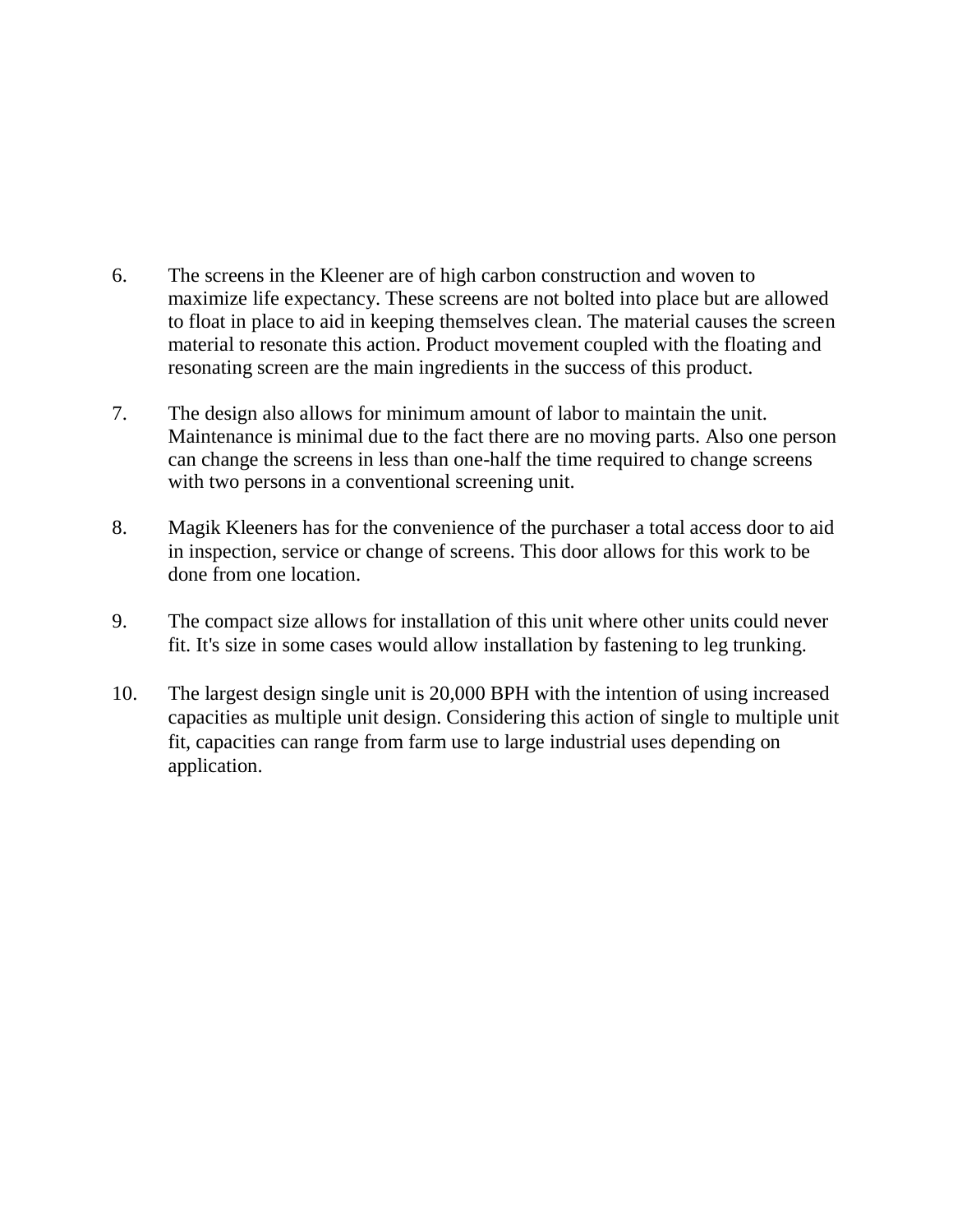### MATERIALS WITH WHICH THIS PRODUCT MAY BE USED

The following are some materials that may be screened in a Magik Kleener.

| 1. FARM:       | To clean the farm grain before going to market. Grain is all<br>inclusive, the unit can be supplied with a large variety of<br>screen material to accomplish practically any farm grain<br>cleaning job.                                                 |
|----------------|----------------------------------------------------------------------------------------------------------------------------------------------------------------------------------------------------------------------------------------------------------|
| 2. ELEVATOR:   | The commercial grain elevator will make use of these<br>cleaning devices as shipper requirements call for small<br>amounts of foreign material or suffer substantial dock in<br>potential earnings.                                                      |
|                | 3. GRAIN TERMINALS: The export terminals would use these applications as they<br>receive some damaged grain from shipping elevators. They<br>also need to maintain a shipping quality to keep their overseas<br>customers returning for their commodity. |
| 4. FEED MILLS: | This application would be valuable in two means, the removal<br>of crumbles from pellets and the removal of fine particles<br>from their graded flaked products for over the counter sale.                                                               |
| 5. OTHER USES: | The separating of sand and stone, the separation of ball<br>bearings from large or small items of the same type. The<br>ways this unit may be used are almost limitless.                                                                                 |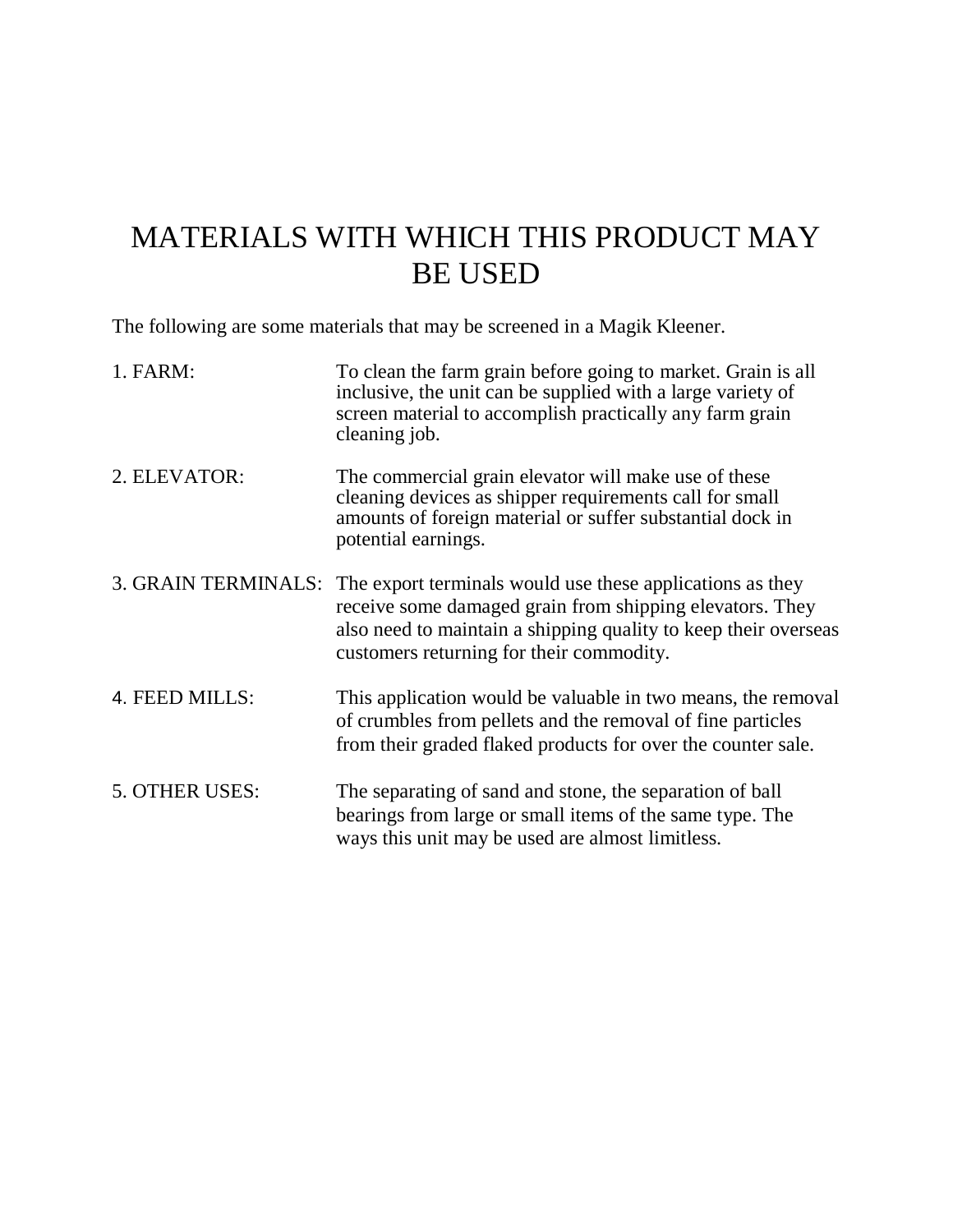## USE APPLICATIONS

The following are some of the practical applications for the Magik unit.

1. Farm cleaning of grains.

2. Commercial elevator for commercial cleaning.

3. Terminal elevators for export shipping.

4. Food processors to separate and clean grains for human consumption (Stainless Steel).

5. Rock Quarries separate sands and stones, separation of large and small stones in a method more efficiently than is currently being used. This can be accomplished very easily as this unit uses the same type screen material.

6. Industrial Ball Bearing separation is an example but does not include several other industrial applications.

## **PLACEMENT OF EQUIPMENT**

**NOTE: All Magik Kleeners should be installed with a minimum of 24" of straight down fall into the center of the opening on top of each cleaner to ensure proper distribution of grain into cleaner.**

- 1. Elevator leg trunking (wet rec., dry leg, load out).
- 2. Elevator head house.
- 3. Under conveyors, mounted in quarry towers, etc,
- 4*.* Atop a grain dryer.
- 5. Feed mills (grains, flaking & pellet operation),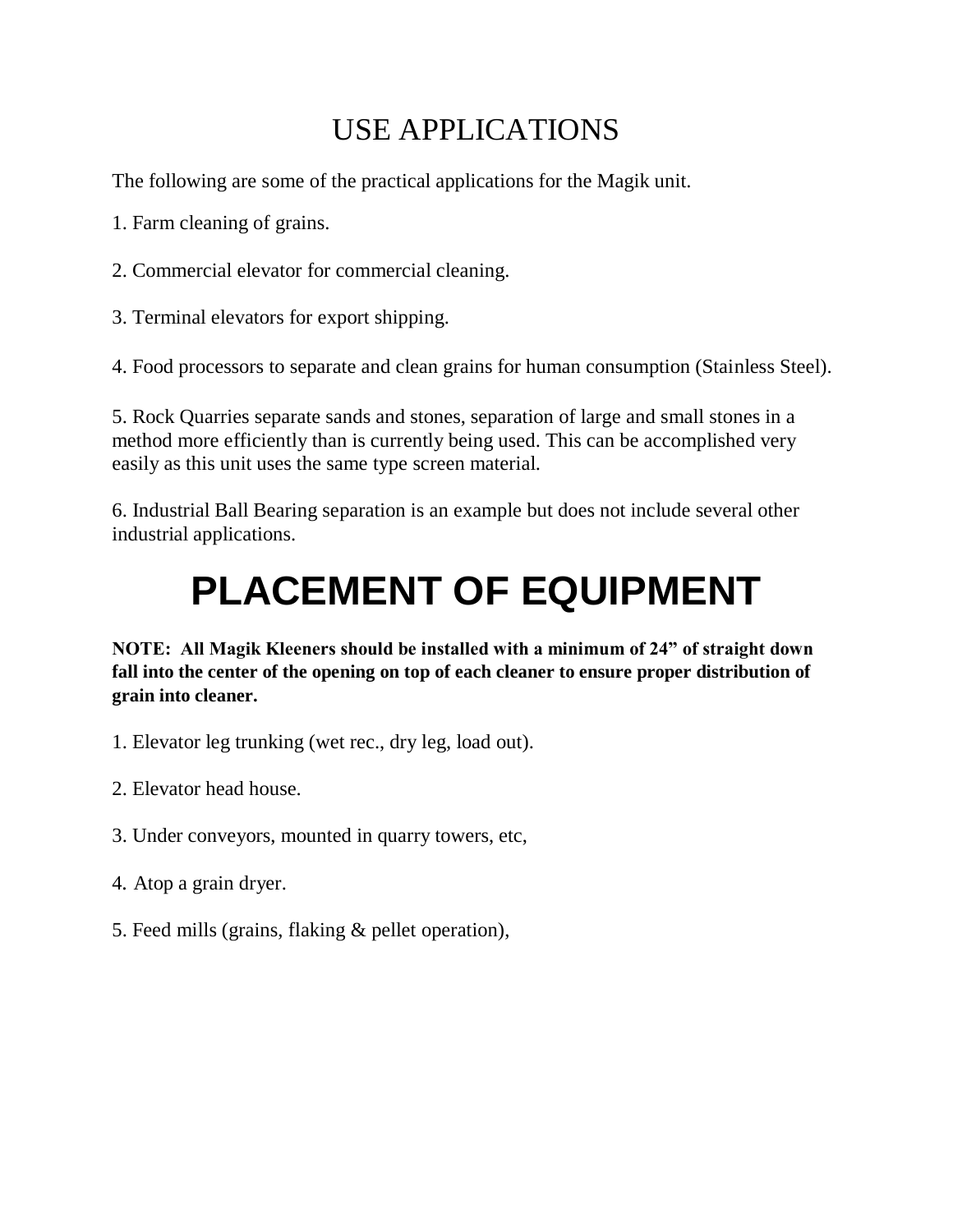#### **ADVANTAGES OF THE MAGIK KLEENER**

The Magik Kleener product offers the purchasing customer an inexpensive alternative to the high cost of completing a job that is important to his product existence.

The compact size will allow for improvements without a great outlay of unnecessary funds to cover installation cost of bulky and more expensive equipment.

Magik units from 1000 BPH (5) screen unit have a Blend Clean By-Pass as standard equipment. This allows the cleaning while load-out is in progress. In conjunction with the butterfly gates the by-pass can be controlled from the ground via cables (not supplied). Operation is adjustable from full by-pass to full screen, enabling the unit to perform to almost any standard.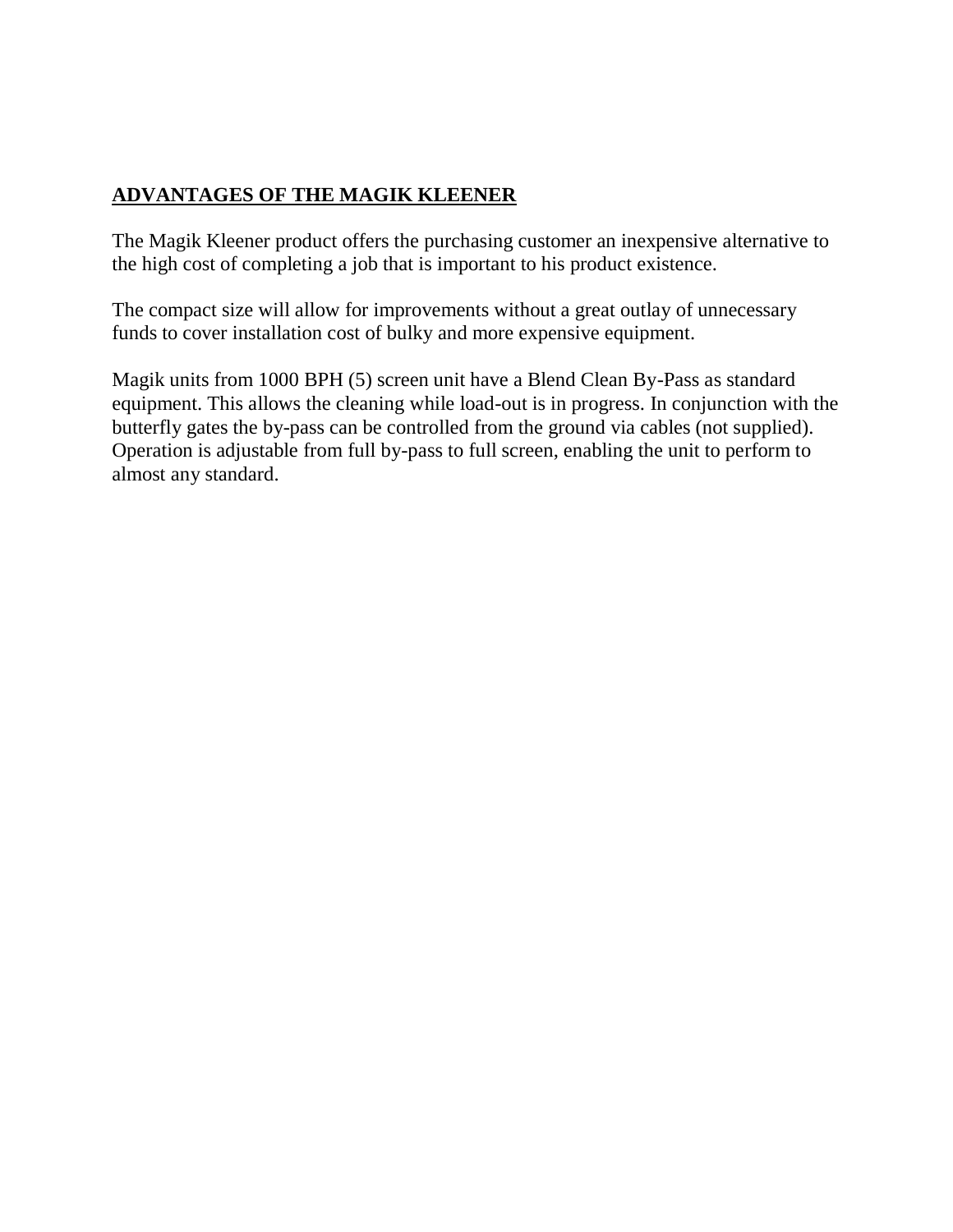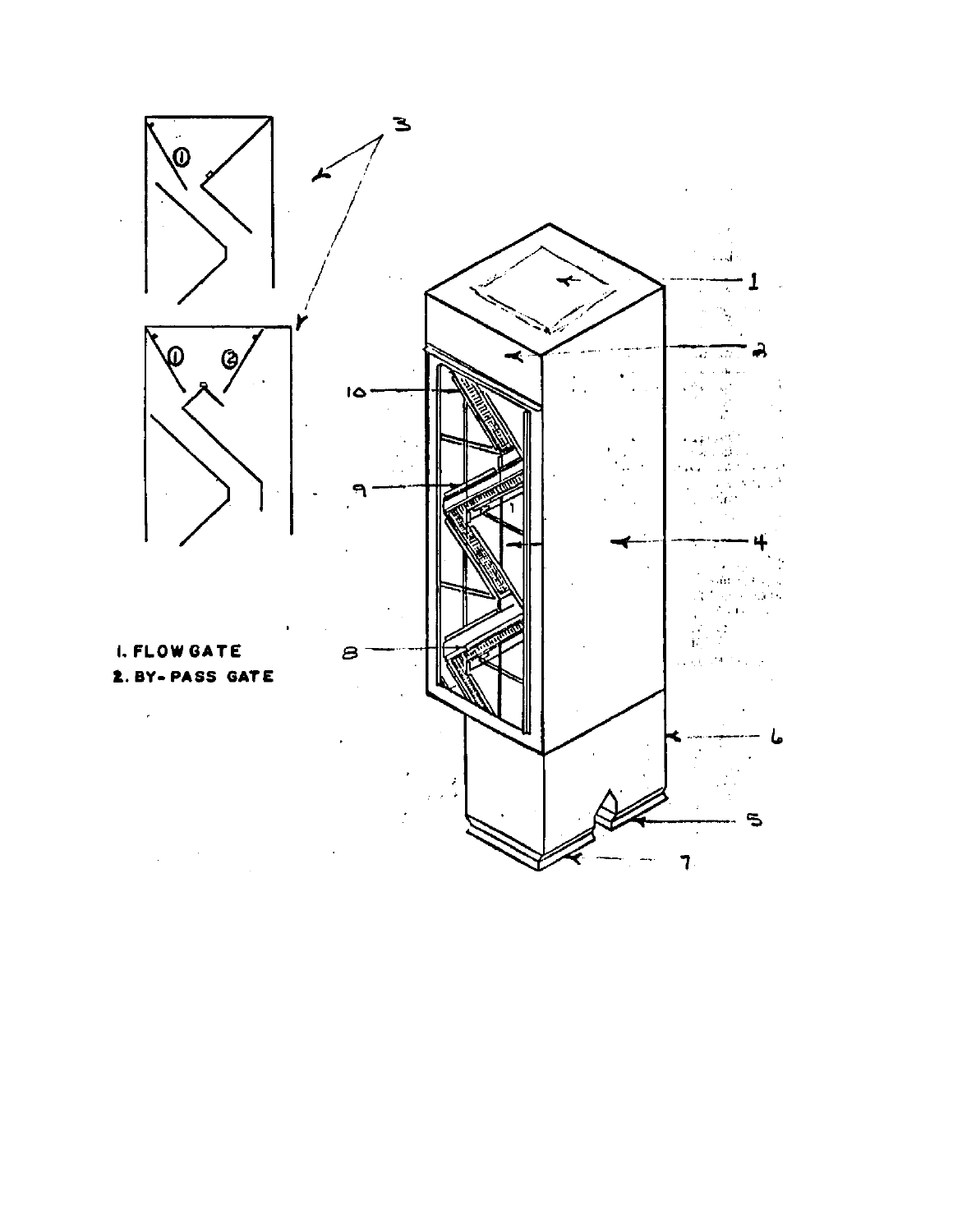#### **OPERATIONAL DESCRIPTION**

**NOTE: All Magik Kleeners should be installed with a minimum of 24" of straight down fall into the center of the opening on top of each cleaner to ensure proper distribution of grain into cleaner.**

ITEM I **Transition hopper center, this is a marker for spout center**. For commercial and some farm users, this should be considered as an important reference. This location will center the grain spout over the throat opening of the cleaner. Centering in this manner will insure there is an equal product flow to the top screen ie; (total coverage).

> If the unit is to be used primarily on the farm and is to be fed as a free standing unit and used with an auger this entire cover maybe removed exposing the transition hopper.

- ITEM 2 Transition, its primary function is to provide a collection area and allow the product to be screened the opportunity to spread across the transition for 100% screen coverage.
- ITEM 3 Butterfly Gate, the gates function is to provide the user with the option of:

(a) being able to clean smaller amounts of product than the rated capacity. This is done by opening or closing the gate allowing product to spread across the transition hopper for 100% screen coverage.

(b) If the gate is properly set for cleaner operation it will protect the unit from an operation over-load. If the capacity of the cleaner is exceeded the efficiency will decrease.

(c) At year end, the gate may be closed to prevent any unnecessary flow through of product or exposure of the screens to moisture.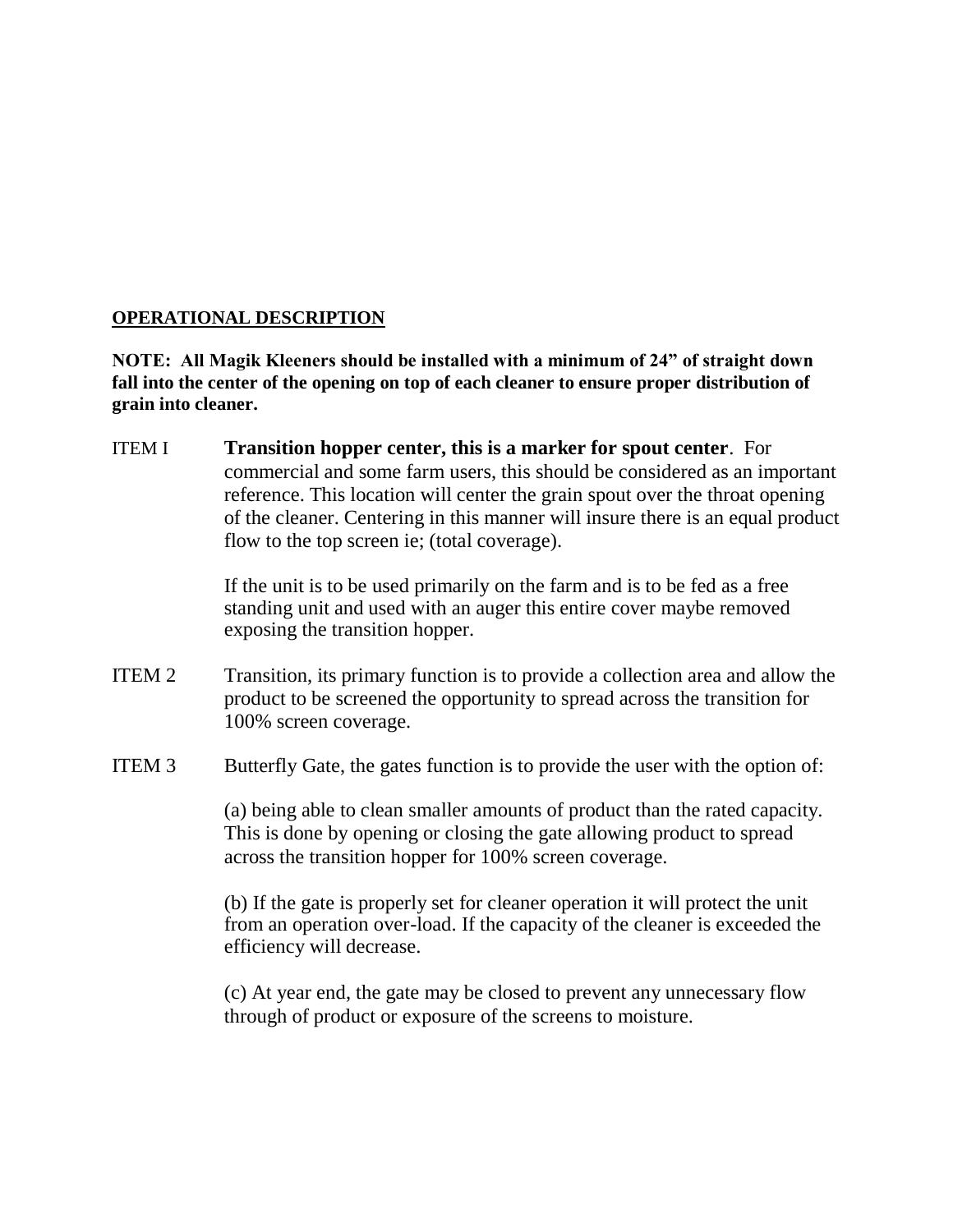#### ITEM 4 The Kleener body:

This section houses the entire screen network.

(a) The Kleener body provides a full access to the screen area via hinged door.

(b) All internal bracing and/or internal mechanics are exposed.

(c) The construction of the Kleener body is of a weld together nature and is constructed to be solid. This construction however does not lend its self to mistreatment.

ITEM 5 F.M. (Foreign Material) discard area. This space is made primarily of vertical chutes, one (1) each side and slides under each screen connecting to each vertical chute.

> (a) As F.M. is removed from the product being screened it falls to the F.M. slide and is transferred to the vertical chute.

> (b) The two (2) vertical chutes are merged in item 7 (hopper section) to one common discharge spout.

> (c) If scalping small grains thought the unit, the operation of the screener is reversed. The small grains (wheat or milo, for example) follow the same path as F.M. in itein 6; paragraph b.

> (d) Scalping & screening grains of different sizes, (1) large product ie: corn and (1) small product - wheat, both discharges in the hopper section will discharge grain. Again the small grain will take the path of the previously mentioned F.M.

ITEM 6 The Hopper Section, this section merges all sections of the screener together for discharge from the unit. The clean grain to one side and the F.M. to the opposite discharge opening.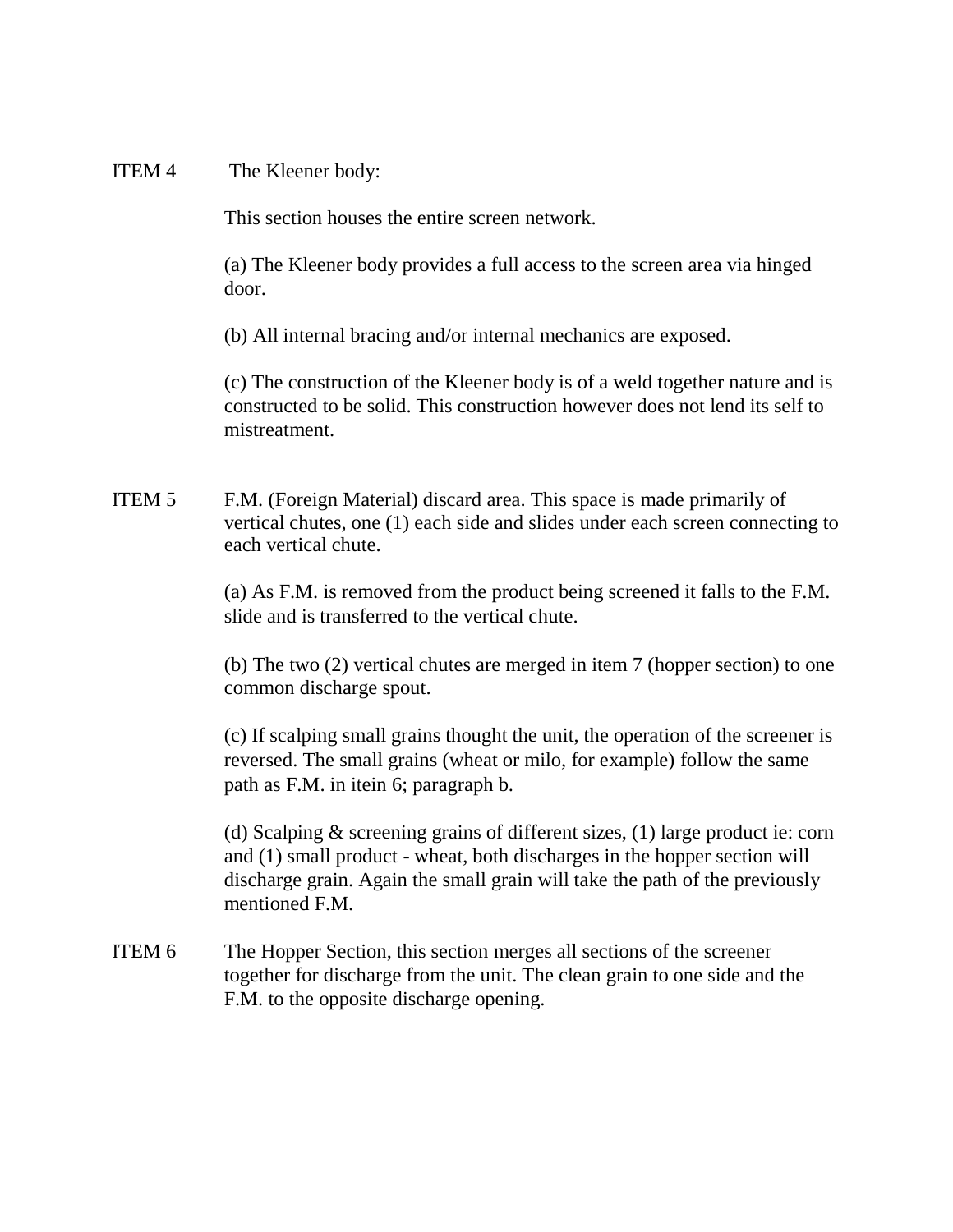ITEM 7 Discharge Chute - All of the Kleeners have square discharge openings. Each discharge is flanged with angle iron.

> (a) All models currently have two (2) discharge openings, this for the convenience of the end user and his installer.

(b) Variations may be made in some cases, so please consult the company concerning any changes.

ITEM 8 Screen Deflector Shield, is one of the most critical points within the Magik Kleener.

> (a) The deflector should be close to, or in contact with the screen, otherwise this may lead to an unnecessary leaking problem.

PLEASE NOTE! Not all screens are the same gauge or thickness.

(b) All deflector shields are checked for setting and tolerance at the factory. Any change of screens should be taken into consideration and the deflector shield setting checked.

ITEM 9 Internal Bracing and Sealer Plates. These are each essential to the Kleener operation.

> (a) Vertical and horizontal bracing maintain a given operation area for the cleaner.

(b) Maintain proper screen level.

(c) Maintain proper spacing of screen table and door openings for easy screen removal.

(d) Sealer plates are for the proper operation of the unit as grain products vary in size. It also provides a forgiving seal if the screener is suffering from abuse.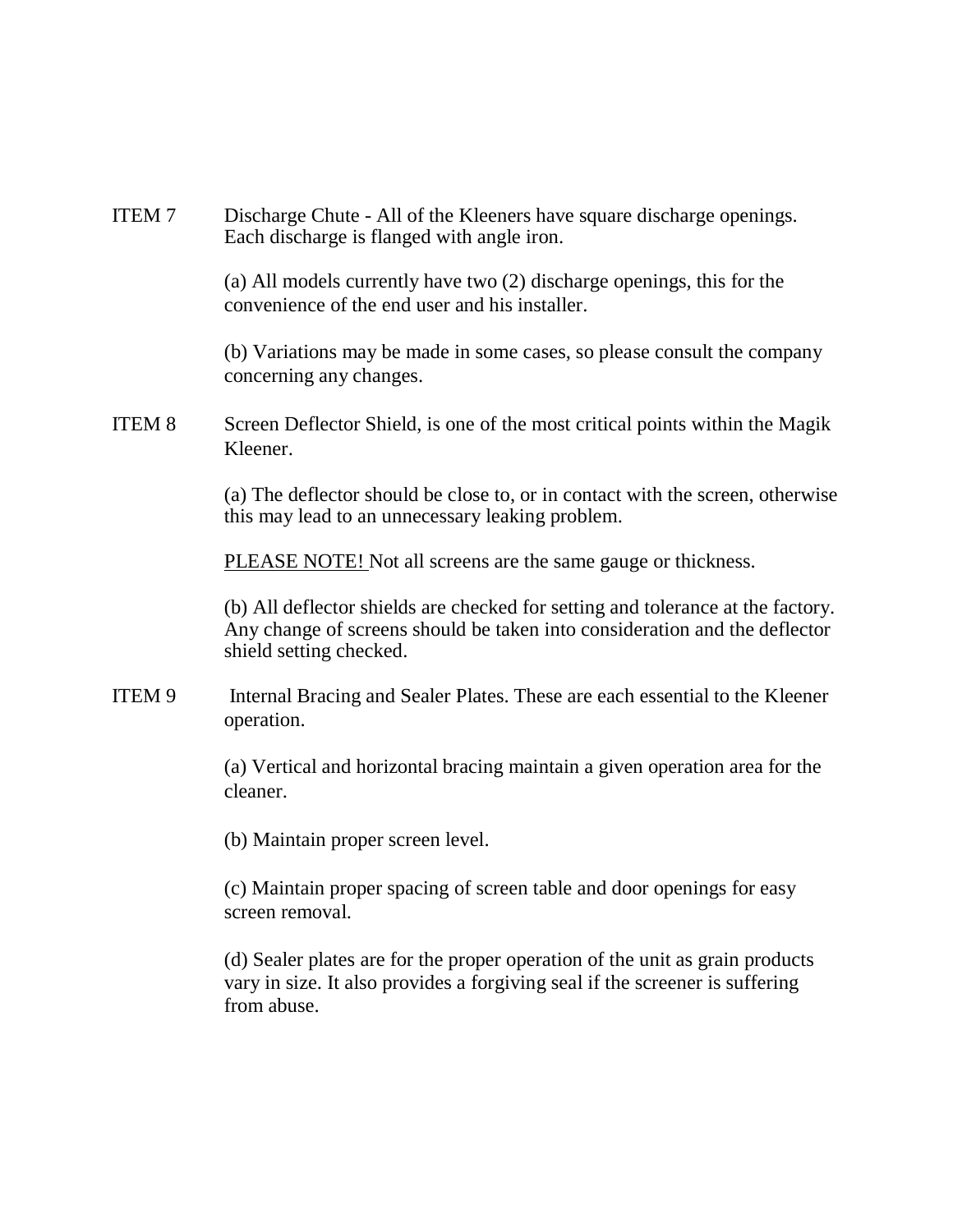#### ITEM 10 The screen. These are and should be considered the heart of the Kleener. The information following and the attached illustrations are very important.

- (a) The screen material used in the Magik Kleener is of very high quality and unless abused, should last in a typical grain operation for several years.
- (b) Some grain products shorten the life span of the screen material. Such are considered a high abrasive commodity as are soybeans and barley.
- (c) These two (2) particular products may shorten the life span.
- (d) For the farm application one can expect several years service from his screens.
- (e) In the commercial markets, depending of course on the grain volumes handled and the variety for the grains, the life of the material can be expected to shorten. Soybeans and barley can greatly reduce screen life depending on the rate of use.
- (f) Less abrasive products as corn, offer a greatly extended life span barring any abuse.
- (g) All Magik Kleener screens are of high quality material for service.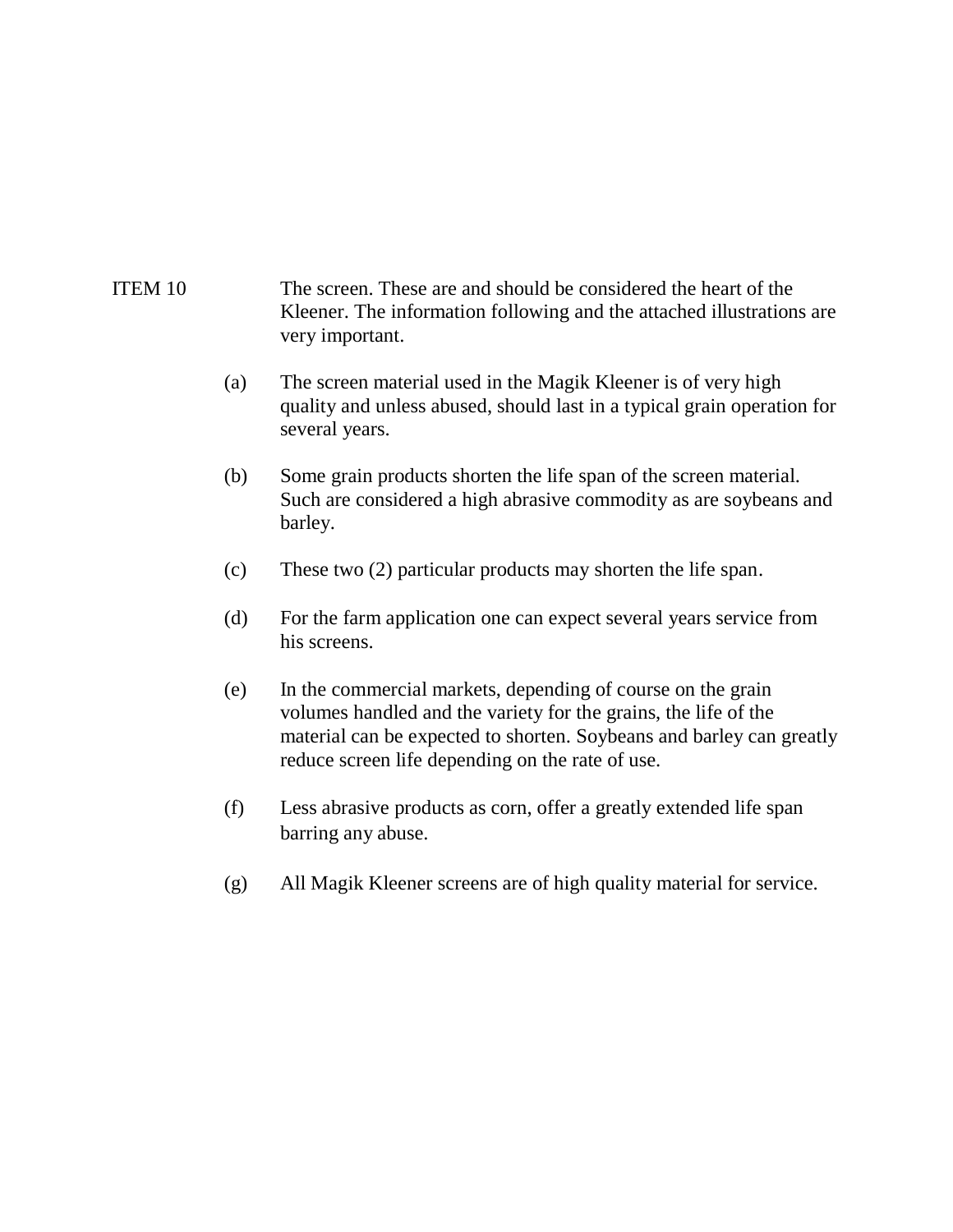#### INITIAL START-UP

The initial or first time operation, each year, should be slow ... Each year, any screen material, be it in a farm or commercial product will become;

> (a) Very dusty from lack of use. If high moisture is experienced through this period, the dust will absorb it and become pasty. Even if the dust has dried it will still impair the capacity of a spout of a grain cleaner (gravity type) as there is no power mechanism to clean them out.

(b) If dust is not a problem the moisture will have a rusting effect on spouts, screens, etc.

(c) All equipment should operate at a reduced capacity until it has a chance to shine-up and become slick again for maximum material transfer.

\*\*\*This is a general statement and most operators realize this, however, it sometimes serves as a good reminder. Screeners new or old suffer the symptoms as does all equipment.

When equipment is ready for use, these steps should be followed:

#### **NOTE: The screen gates are one of the most important parts of the Magik Kleener.**

When used correctly, the gates can prolong the wear on the Kleener, by cushioning the grain as it enters the Kleener, grain on grain. The gates allow the grain to spread and flow over the entire screen in a column of grain the same depth as the gate opening all the way through the Kleener. This cushioning and even distribution of the grain ensures the best cleaning performance by the Kleener.

> a) CHECK THE COLUMN GATE(S) OPERATING OPENING. **SET THE OPENING AT APPROXIMATELY 1 1/2"for Low Profile (LP)models and 2" to 2 ½" for Standard (STD) models.**

b) Select the screen for product to be cleaned.

c) Operate slowly until unit is shined-up or until at least 1,000 bu, has been through (This is for initial start up).

d) Begin full capacity operation.

e) As products change in maturity, dust content and F.M., Periodic checks should be made inspecting the screens. We recommend cleaning every eight hours. Some will have to be cleaned more often, some not as frequent. This is due to screen selection and product being cleaned.

f) The operator will soon know the cleaning schedule local products will require.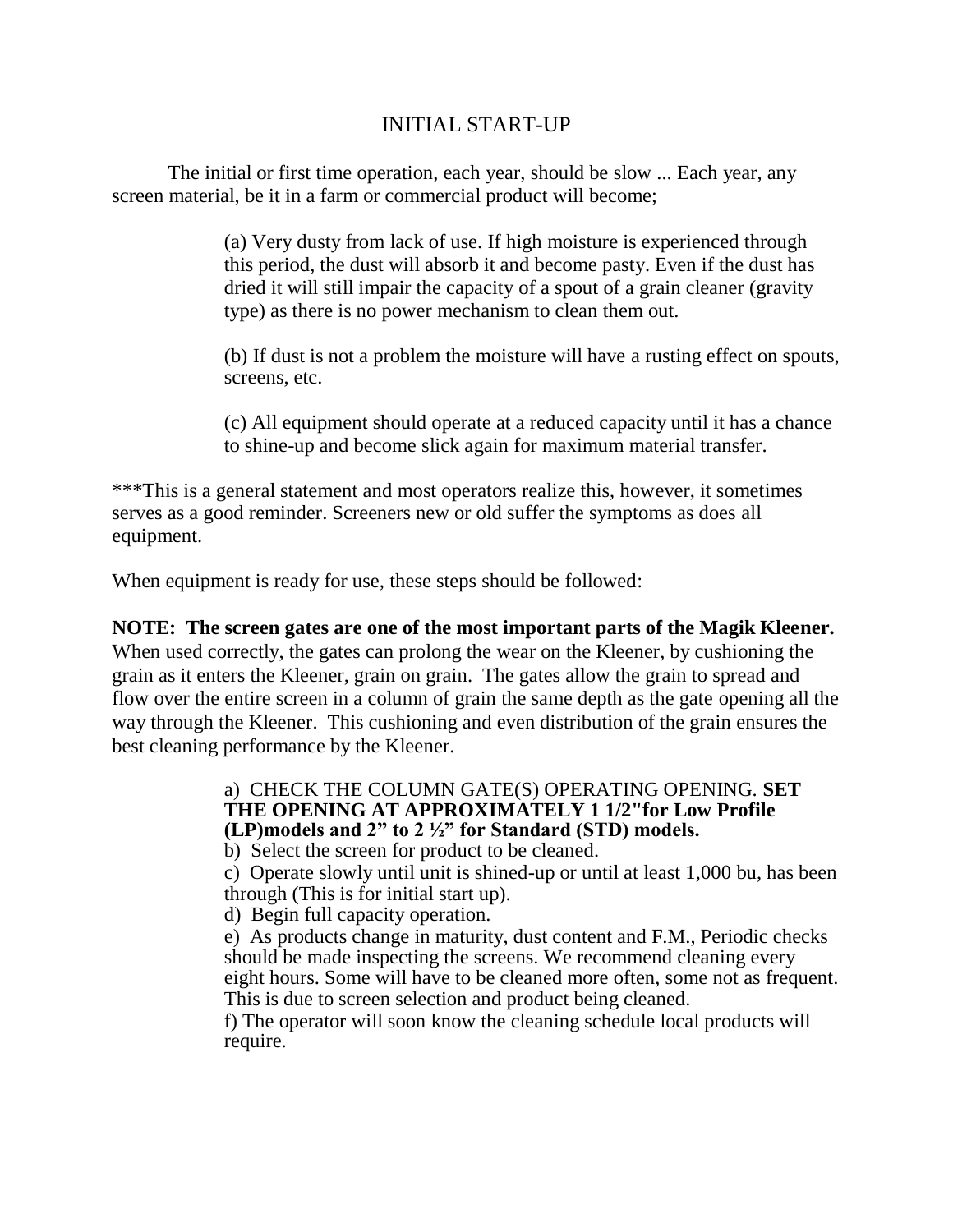### SCREEN SELECTION

As the Magik Kleener is more aggressive than most other units, due mainly to design, we still suffer from some of the same problems. The most common problem with any Kleener is improper screen selections. Attached are ref. charts to help you in your selections.

Some important facts to remember:

1) In selecting a screen to do a particular job, ask yourself, have I received the information concerning this particular crop? If selecting screens is done over the telephone, you must have information.

2) Some of the answers are very important for proper screen selection.

a) Is this crop irrigated or dryland?

b) Is this crop variety large, medium, or small kemel?

c) If if s wheat - is it Winter or Spring wheat? Is it Durham wheat? All of these vary in size.

d) Soybeans - Beans vary greatly in size, according to variety. Are they large, medium, or small?

e) Barley - Screen only for malt barley application.

f) Corn - Will also vary by variety and is subject to the same problems as other grains.

g) Everyone should be aware that each crop has immature kernels. Quite often this small yet whole kernel is smaller than the fines being removed and are going to be lost in the screening process.

3) Improper screen selection can cause blinding or plugging of the screens as the cracked kernel may be close to the opening in the screen. -

4) Also it is important to remember we have a place in areas other than agricultural. For maximum results, ask questions.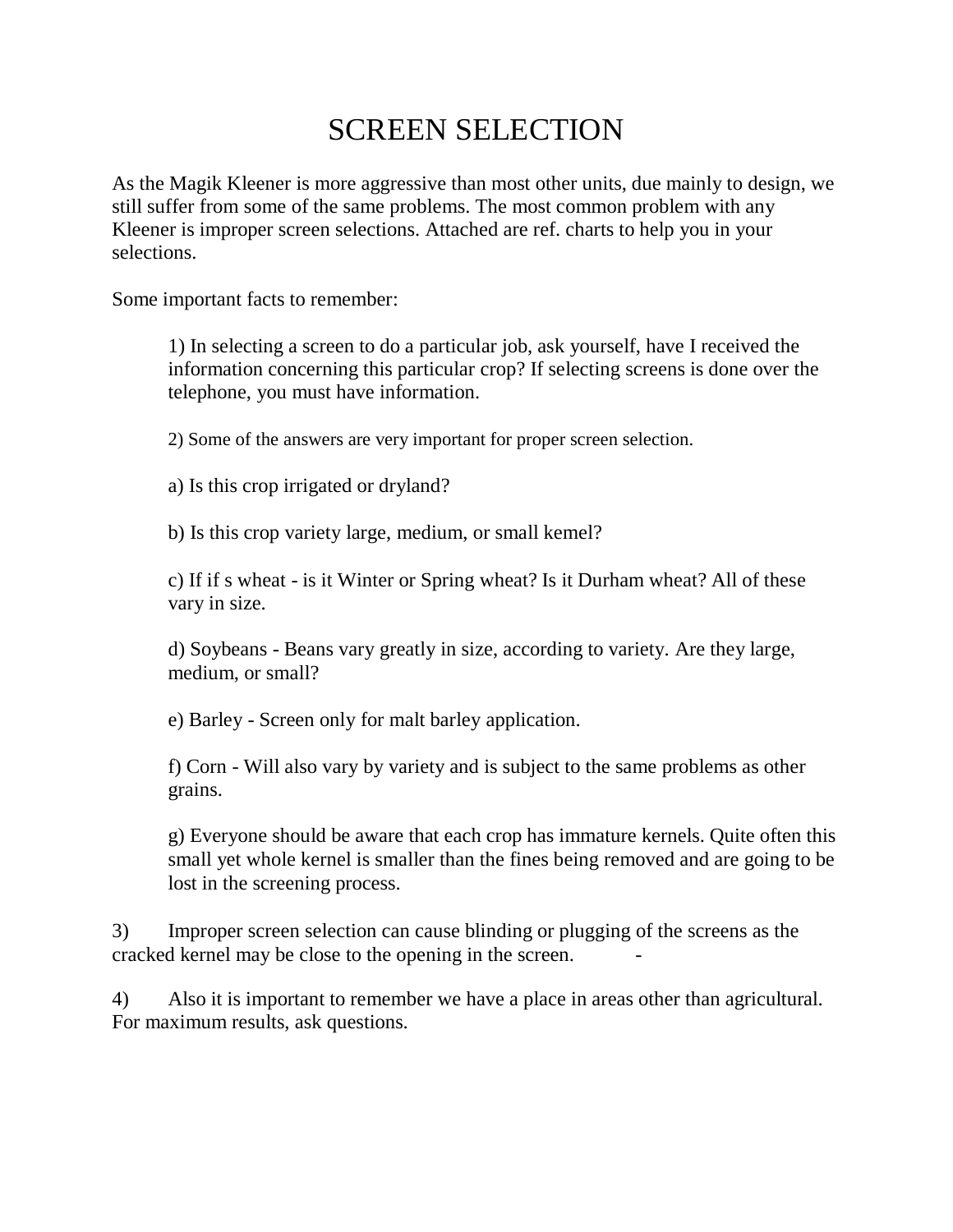### **Screen Selection Chart**

| <b>Commodity</b>                     | <b>Fractional</b><br><u>Opng</u> | <b>Screen</b><br><u>Opng</u> |
|--------------------------------------|----------------------------------|------------------------------|
| Canola, Rape seed                    | 3/64                             | 0.050                        |
| Rye, Millet                          | 1/16                             | 0.065                        |
| <b>Small Wheat</b>                   | 3/32                             | 0.086                        |
| Wheat, Oat, Barley, Rice             | 3/32                             | 0.096                        |
| Large Wheat, Rice, Milo, Oat, Barley | 7/64                             | 0.108                        |
| Large Wheat, Rice, Milo, Oat, Barley | $7/64+$                          | 0.118                        |
| Large Wheat, Rice, Milo, Oat, Barley | 1/8                              | 0.125                        |
| Beans, Peas, Lentils, Sunflower      | 5/32                             | 0.156                        |
| <b>Small Corn, Large Beans</b>       | 3/16                             | 0.188                        |
| Corn, Large Sunflowers               | 7/32                             | 0.218                        |
| Corn, Large Sunflowers               | 15/64                            | 0.234                        |
| Large Corn                           | 1/4                              | 0.250                        |

\*\*These are only suggestions. Commodities vary according to the area and conditions. \*\*We can get any size opening you may need if you let us know when quoting. \*\*These are square openings wire mesh made of High Carbon Steel.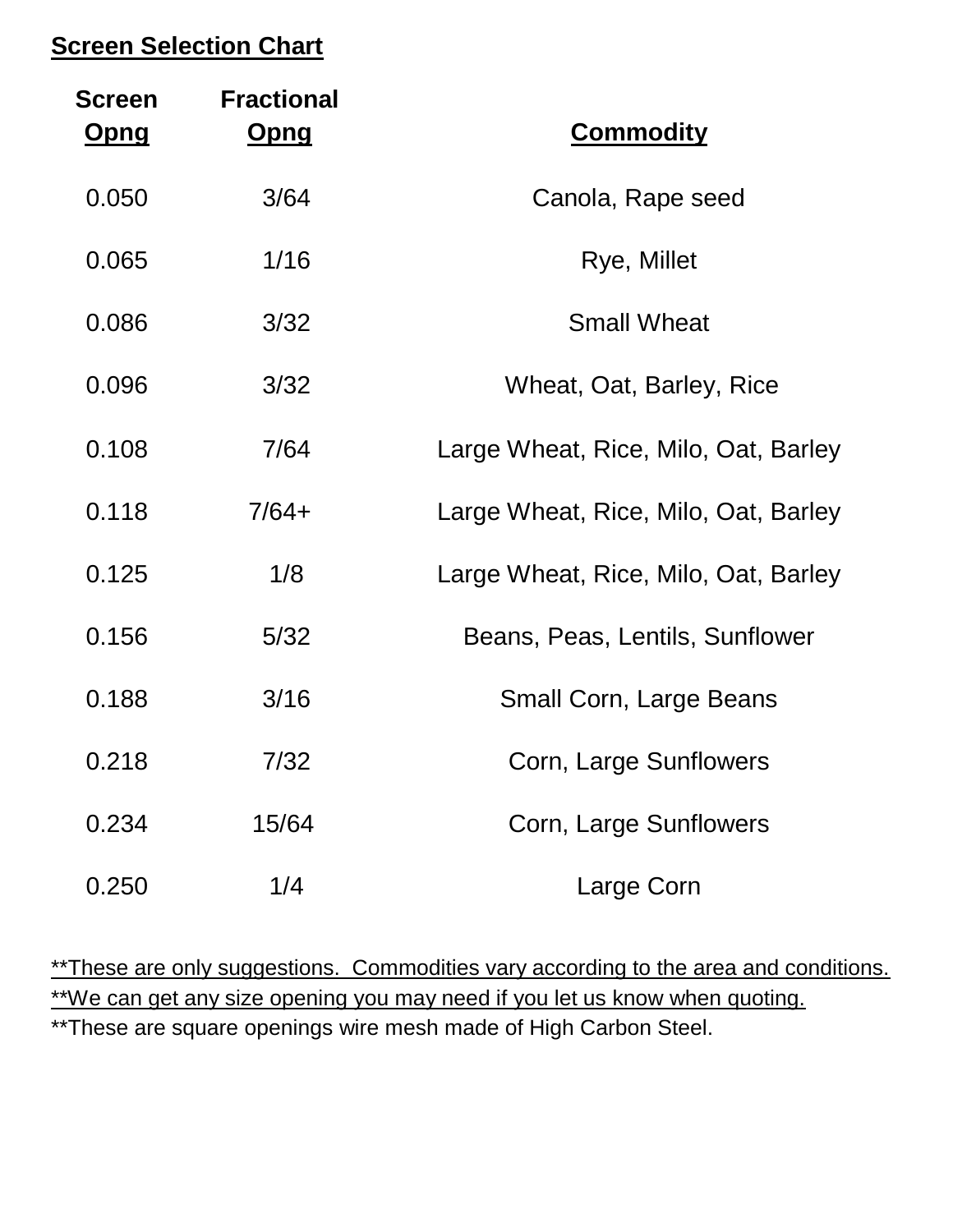## **GENERAL MAINTENANCE**

1) Inspect the screens and gate openings at regular intervals.

2) Check the F.M. slides and Hopper area for dust build up.

3) If either of the above need attention, take the steps necessary to check out the unit.

4) If a leaking problem is discovered check: a) Is the screen in proper location?

b) Is the diverter plate close to or in contact with the screen? C) Check the door seals.

5) These periodic inspection will help the end user determine the frequency of follow-up inspections.

6) Door latches should be inspected for operation. Remember all latches should be latched during operation.

#### YEAR END

The unit should be cleaned of all dust and foreign material. The screens may be left in place. Be sure the door is closed and latched. Closing the gate at the top is optional. If the gate is left open, the unit should be cleaned prior to its next use.

If the gate is closed, a reminder should be left with or attached to the unit reminding the operator to open the gate before operation.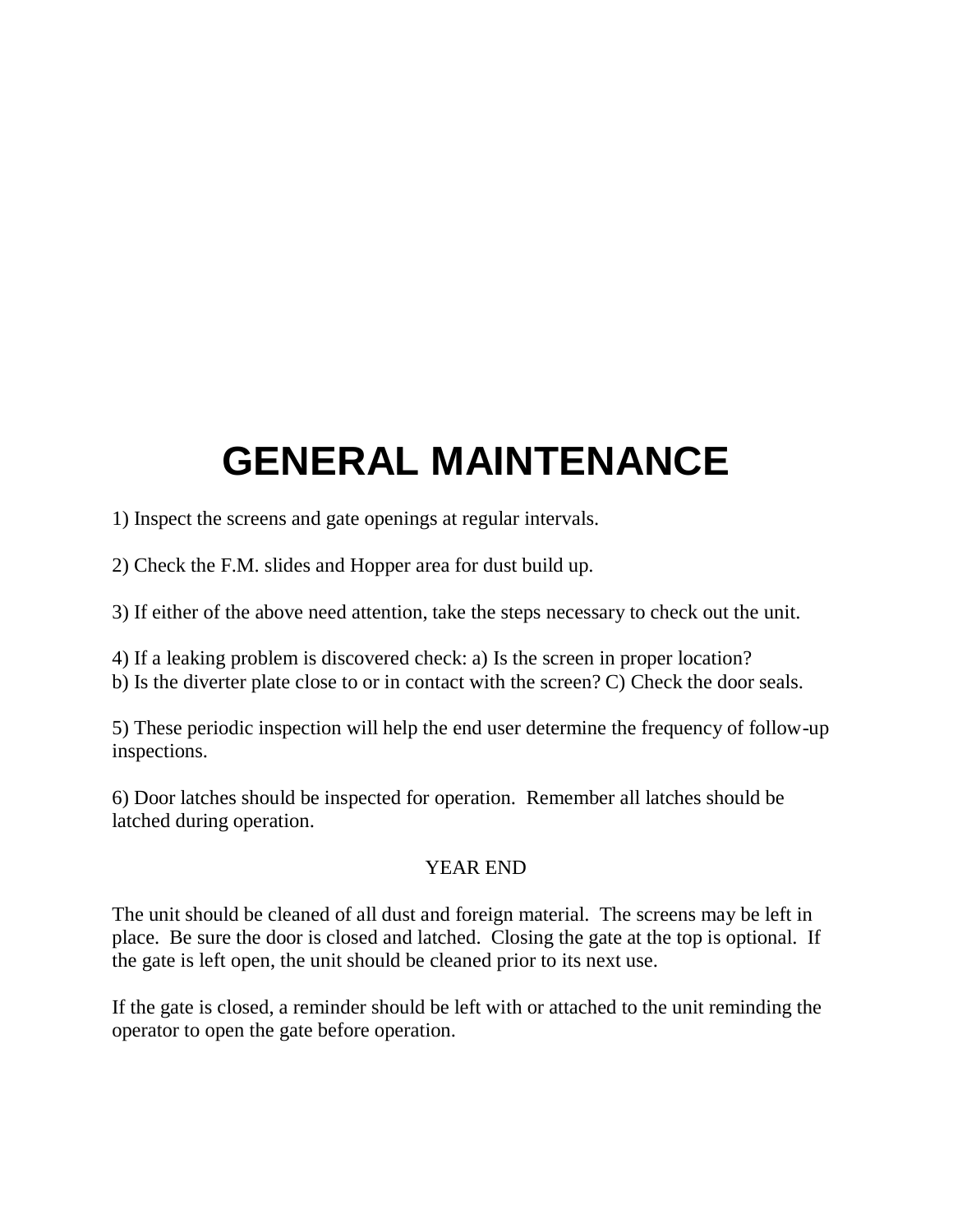#### **Limited Warranty**

Magik Kleener Sales. Inc. hereinafter referred to as "Seller." warrants each Magik product to be free from defects in material or workmanship under normal use and service conditions. Seller's warranty is limited to defects in material or workmanship which occur and are reported to Seller within twelve  $(12)$  months from the date of shipment.

1. This Limited Warranty is made expressly IN LIEU OF ALL OTHER WARRANTIES. WHETHER MERCHANTABILITY AND FITNESS FOR A PARTICULAR PURPOSE. AND OF ALL OTHER OBLIGATIONS OR LIABILITIES ON THE PART OF SELLER. Customer's rights and remedies are governed exclusively by the terms and conditions of this Limited Warranty and customer expressly waives, or himself and any purchaser from customer, any claim based upon contract, tort, strict liability or otherwise.

2. Seller's obligation under this warranty is exclusively limited, at Seller's option to either:

a. Repair or replacement of any products or part found to be defected due to breach of the limited warranty, such repair or replacement to be at Seller's factory, customer to pay any shipping charges: or

b. Return of the goods to Seller, at customer's expense, and refund of the actual purchase price paid by customer, exclusive of shipping charges, with respect to any failure of product due to defects in materials or workmanship.

3. Seller shall not be liable for any consequential damagese including without limitation, expenses of disconnecting or removing the products, losses or damages resulting to the equipment or structure in which Seller's products have been installed, loss of use of such equipment or structure, of loss of grain or profits.

4. Seller is not responsible for installation of the product and is not liable for any loss or damage attribute to improper installation.

5. All claims are to be made within sixty days of the problem arising, in writing, addressed to Seller at 2904 12<sup>th</sup> Street, Harlan, Iowa 51537, or all rights to customer's claim shall be deemed waived and unenforced.

6. Customer acknowledges that customer is knowledgeable concerning the goods being purchased; that customer has reviewed the Limited Warranty: and that the remedies provided are adequate and acceptable to customer. Customer represents that the goods are not being purchased for consumer use. Seller is not responsible or liable for any claim of personal injury or death.

7. Seller neither assumes nor authorizes any person to assume for Seller, any other liabilities in connection with the sale of its products. This warranty shall not apply to product that has been subjected to misuse, neglect, accident, or operated other than in accordance with the specifications of Seller.